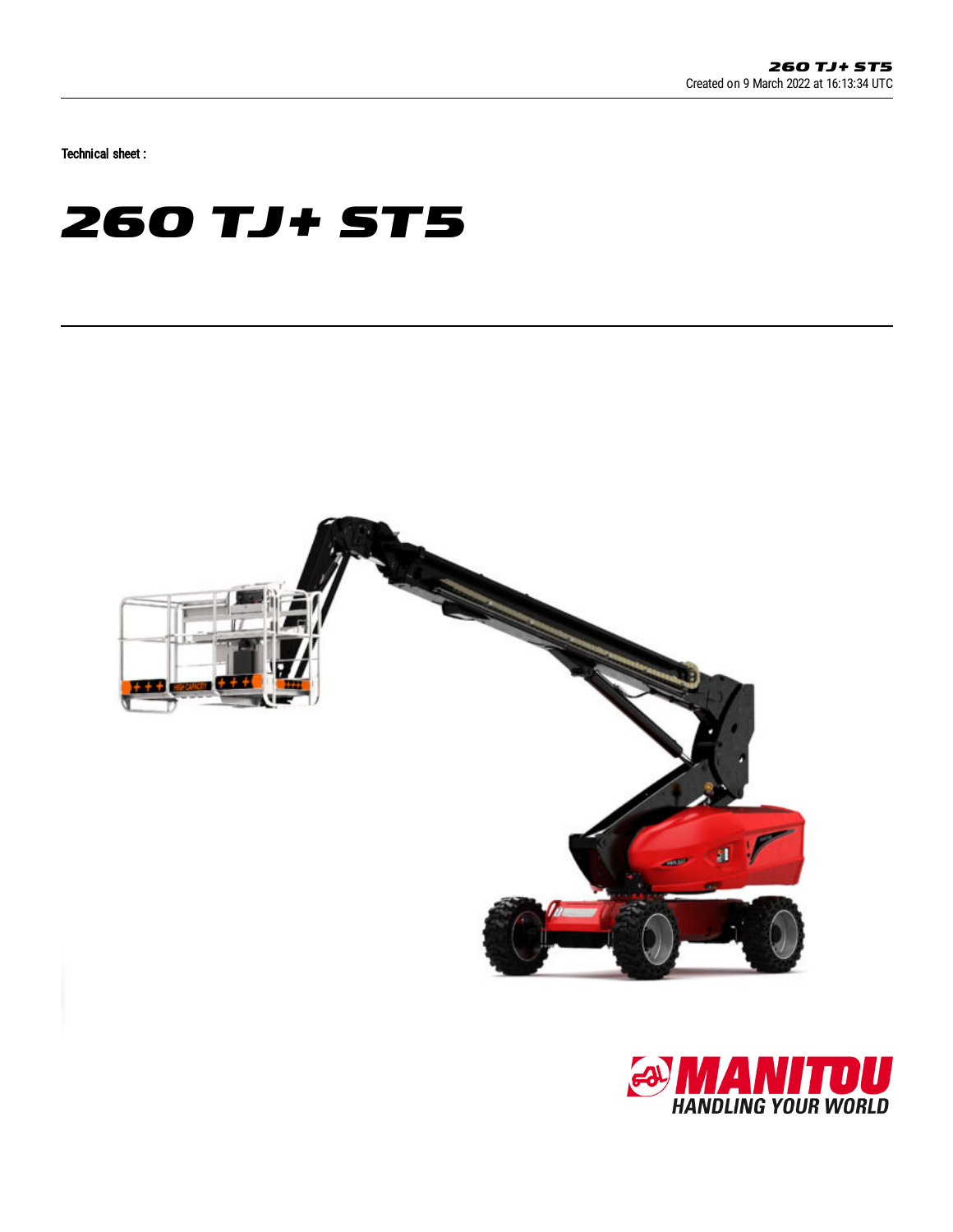| <b>Capacities</b>                        |                | <b>Metric</b>                                                                                                        |
|------------------------------------------|----------------|----------------------------------------------------------------------------------------------------------------------|
| Working height                           | h21            | 25.89 m                                                                                                              |
| Platform height                          | h7             | 23.89 m                                                                                                              |
| Max. outreach                            |                | 19.70 m                                                                                                              |
| Pendular arm rotation (top / bottom)     |                | +70.30 $^{\circ}$ / -63 $^{\circ}$                                                                                   |
| Platform capacity                        |                | 400 kg                                                                                                               |
| Turret rotation                          |                | 360°                                                                                                                 |
| Platform rotation (right / left)         |                | 90°/90°                                                                                                              |
| Number of people (inside / outside)      |                | 3/3                                                                                                                  |
| <b>Weight and dimensions</b>             |                |                                                                                                                      |
| Platform weight*                         |                | 16400 kg                                                                                                             |
| Platform dimensions (length x width)     | lp / ep        | 2.30 m x 0.90 m                                                                                                      |
| Overall width                            | b <sub>1</sub> | 2.48 m                                                                                                               |
| Overall length                           | 1              | 10.84 m                                                                                                              |
| Overall height                           | h17            | 2.71 m                                                                                                               |
| Overall length (stowed)                  | 9              | 7.88 m                                                                                                               |
| Overall height (stowed)                  | h18            | 2.80 <sub>m</sub>                                                                                                    |
| Floor height (access)                    | h20            | 0.48 m                                                                                                               |
| Jib length                               | 113            | 2.40 <sub>m</sub>                                                                                                    |
| Counterweight offset (turret at 90°)     | a7             | 1.43 m                                                                                                               |
| Internal turning radius (over tyres)     | b13            | 1.97 <sub>m</sub>                                                                                                    |
| External turning radius                  | Wa3            | 4.35 m                                                                                                               |
| Ground clearance at centre of wheelbase  | m2             | 0.42 <sub>m</sub>                                                                                                    |
| Wheelbase                                | y              | 2.80 m                                                                                                               |
| Performances                             |                |                                                                                                                      |
| Drive speed - stowed                     |                | 4.50 km/h                                                                                                            |
| Drive speed - raised                     |                | $0.80$ km/h                                                                                                          |
| Gradeability                             |                | 40 %                                                                                                                 |
| Permissible leveling                     |                | $4~^{\circ}$                                                                                                         |
| Wheels                                   |                |                                                                                                                      |
| Tyres type                               |                | Solid Tyres Cured-On                                                                                                 |
| Dimensions of front wheels / rear wheels |                | 1025 x 365 mm - 1025 x 365 mm                                                                                        |
| Drive wheels (front / rear)              |                | 2/2                                                                                                                  |
| Steering wheels (front / rear)           |                | 2/2                                                                                                                  |
| Braking wheels (front / rear)            |                | 2/2                                                                                                                  |
| <b>Engine/Battery</b>                    |                |                                                                                                                      |
|                                          |                | Yanmar - 4TNV88C                                                                                                     |
| Engine brand / model                     |                |                                                                                                                      |
| I.C. Engine power rating / Power (kW)    |                | 46 Hp / 34.30 kW                                                                                                     |
| <b>Miscellaneous</b>                     |                |                                                                                                                      |
| <b>Ground Pressure</b>                   |                | 21.30 dan/cm2                                                                                                        |
| <b>Hydraulic Pressure</b>                |                | <b>400 Bar</b>                                                                                                       |
| Hydraulic tank capacity                  |                | 941                                                                                                                  |
| Fuel tank                                |                | 761                                                                                                                  |
| Noise to environment (LwA)               |                | < 102 dB                                                                                                             |
| <b>Standards compliance</b>              |                |                                                                                                                      |
| This machine is in compliance with:      |                | European directives: 2006/42/EC- Machinery (revised<br>EN280:2013) - 2004/108/EC (EMC) - 2006/95/EC<br>(Low voltage) |

\*Varies according to options and standards of the country to which the machine is delivered \*\* According to "REDUCE cycle"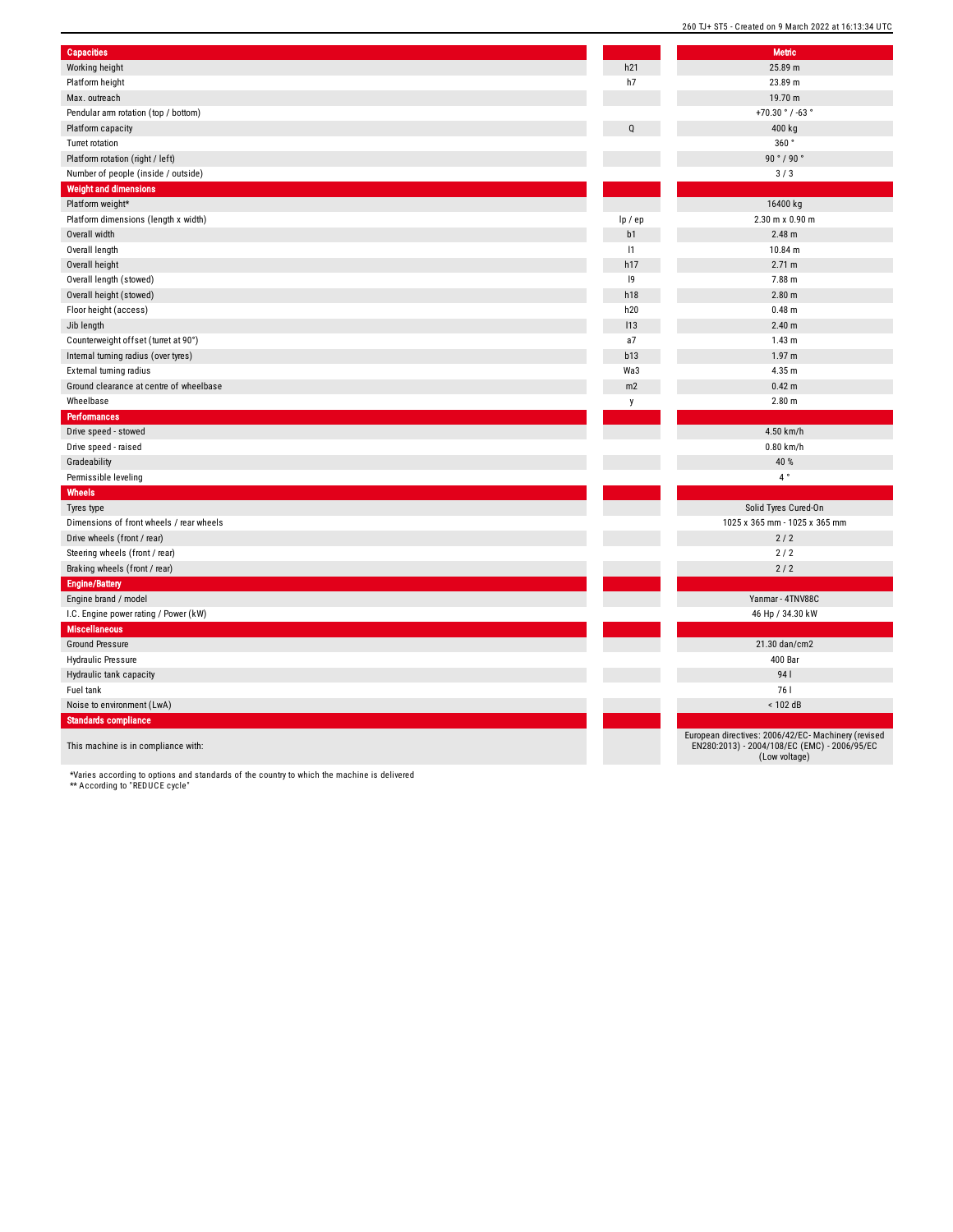#### TJ+ ST5 - Load chart



## Load Chart for AWP Metric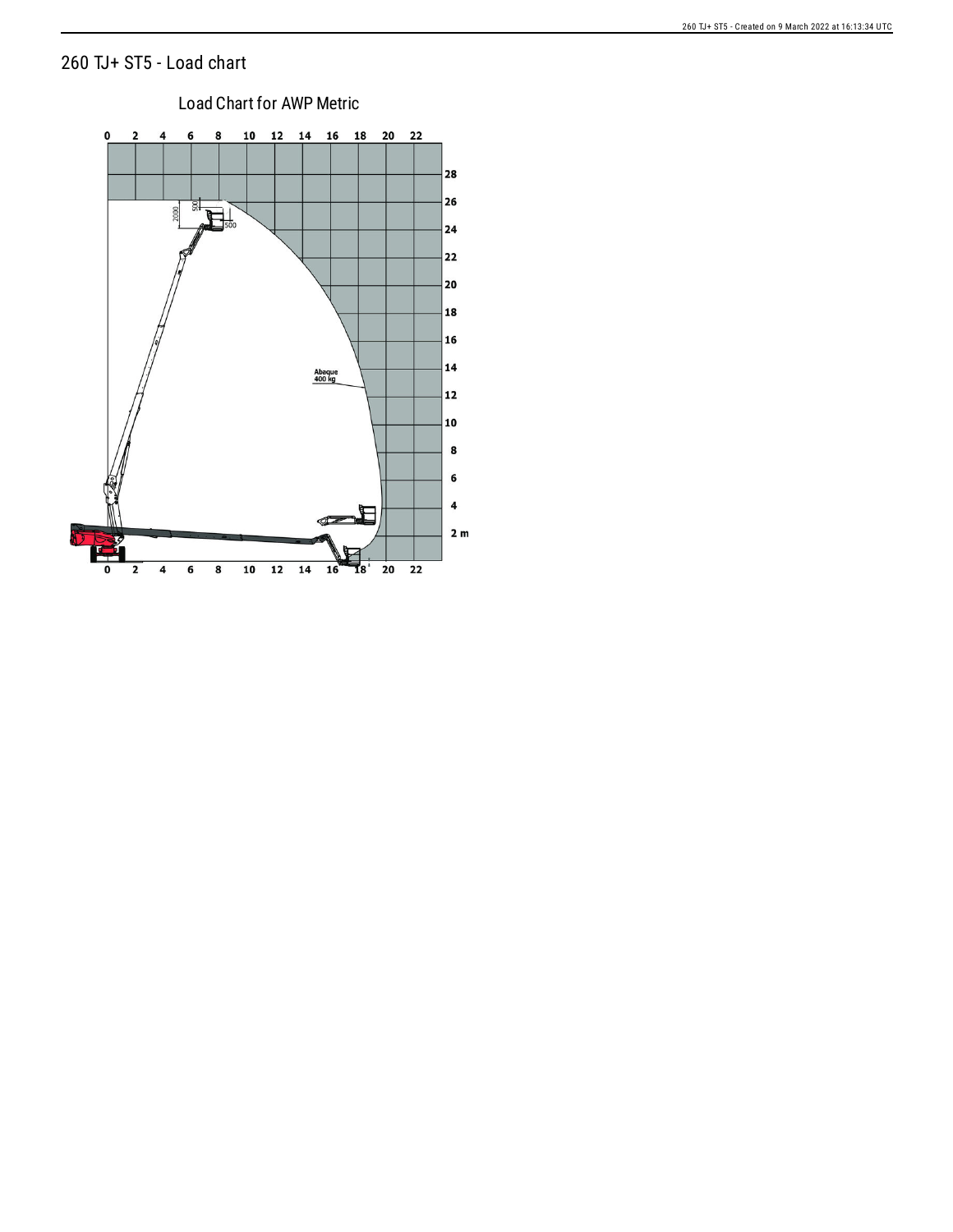### 260 TJ+ ST5 - Dimensional drawing





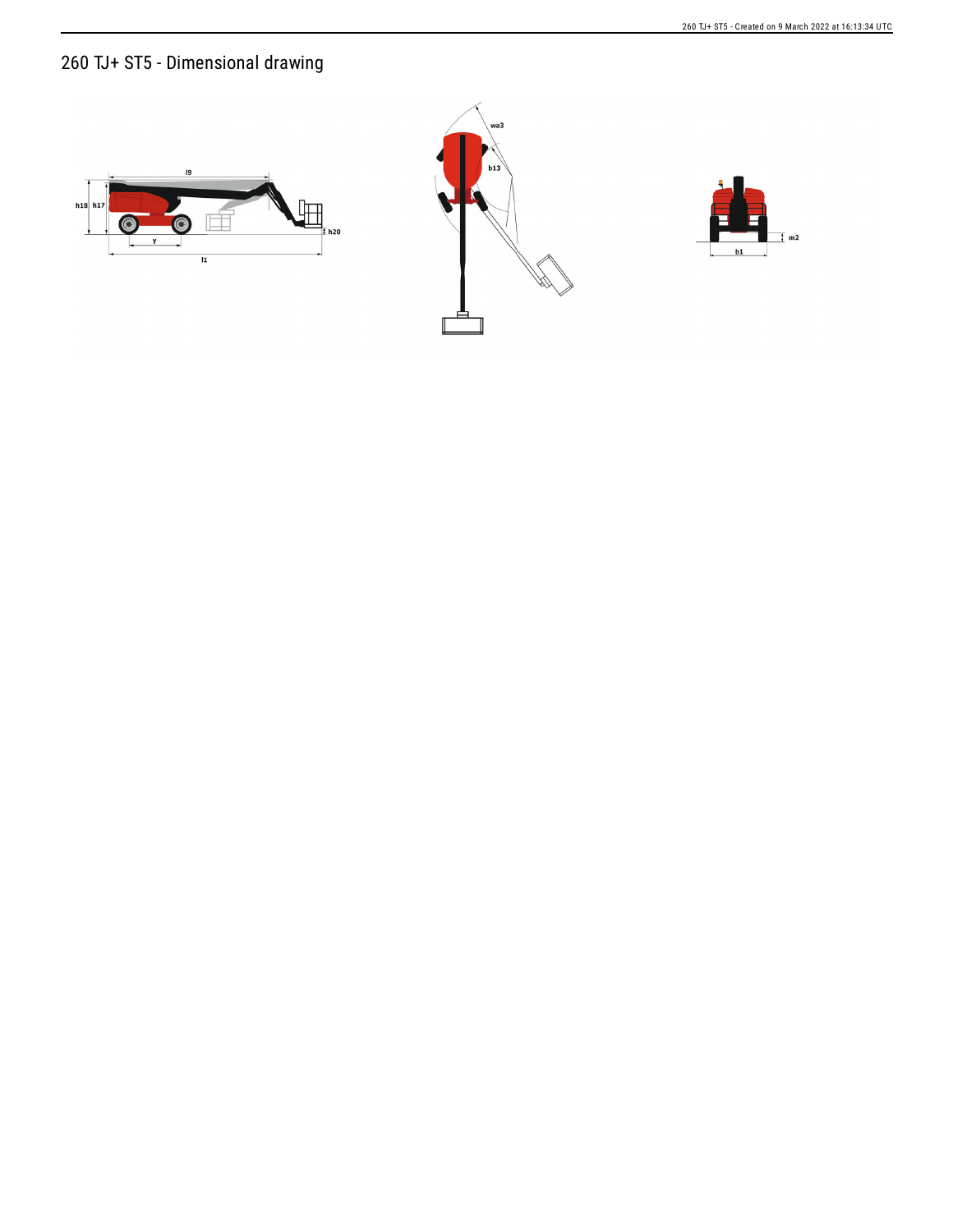#### **Equipment**

| <b>Standard</b> |  |  |
|-----------------|--|--|
|                 |  |  |
|                 |  |  |

| 230V Predisposition                                                         |
|-----------------------------------------------------------------------------|
| 4 simultaneous movements                                                    |
| 4 wheel drive                                                               |
| 4 wheel steer with crab mode                                                |
| Audible alarm and illuminated indicator lamp (leveling, overload, lowering) |
| Backup electrical pump                                                      |
| Connected machine                                                           |
| Continuous turret rotation                                                  |
| Differential locking on rear axle                                           |
| Easy Manager                                                                |
| Electronic platform compensation                                            |
| Emergency stop button in platform and on frame                              |
| Engine mounted on sliding platform                                          |
| Engine with DPF                                                             |
| Front axle with limited slip                                                |
| Fuel gauge with low level indicator                                         |
| Hour meter                                                                  |
| Integrated diagnostic assistance                                            |
| LED rotating beacon                                                         |
| Large basket with three entries                                             |
| Operator presence pedal                                                     |
| Oscillating front axle                                                      |
| Remote control for transport                                                |
| Stop & Go system                                                            |
| Turret orientation information                                              |
| X Y function                                                                |

| <b>Optional</b>                             |
|---------------------------------------------|
| Access control keypad for easy link         |
| Additional storage boxes                    |
| Air predisposition                          |
| <b>Battery blanket</b>                      |
| Battery charger                             |
| Battery cut-off                             |
| Beep on every movement                      |
| Beep upon travel                            |
| Biodegradable hydraulic oil                 |
| Easy link with remote lock                  |
| Engine Block Heater                         |
| Hydraulic oil heater                        |
| Key lock on fuel tank                       |
| Large basket 2.30m with lateral door        |
| Narrow basket 1.80m                         |
| Non-marking tyres                           |
| Onboard generator (3,5 or 5 kW)             |
| Panel cradle                                |
| Pipe cradle                                 |
| SPS : Secondary protection system           |
| Safety kit (Harness + helmet)               |
| Safety valve                                |
| Socket 230 V + differential circuit breaker |
| Spark arrester                              |
| Working light                               |